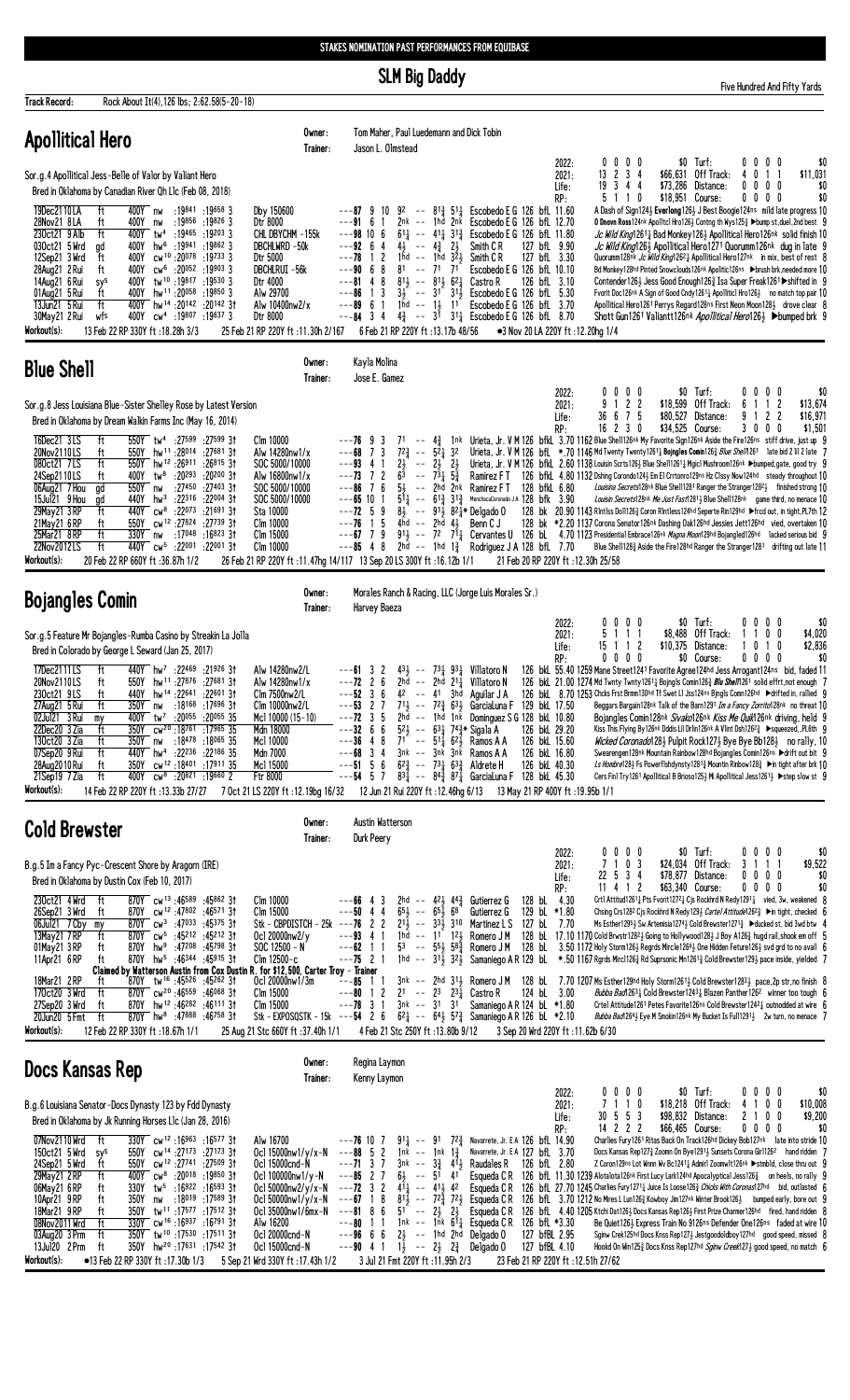| <b>Dream Artist</b>                                                                                                                                                                                                                                                                                                                                                                                                                                                                                                                                                                                                                                                                                                                                                                                                                                                                                                                                                                                                                                                                                                                     | Owner:<br>Trainer: | Gerardo Arroyo<br>Diego Arroyo                                                                                                                                                      |                                                                                                                                                                                                                                                                                                                                                                                                                                                                                             |                                                                                                                                                                                                                                                |                                                                                                                                                 |                                                 |                                                                                |                                                                                                                                                                                                                                                                                                                                                                                                                                                                                                                                                                                                                                                                                                                                                                                                                                                                                                                                                                                                                                                                                                                    |
|-----------------------------------------------------------------------------------------------------------------------------------------------------------------------------------------------------------------------------------------------------------------------------------------------------------------------------------------------------------------------------------------------------------------------------------------------------------------------------------------------------------------------------------------------------------------------------------------------------------------------------------------------------------------------------------------------------------------------------------------------------------------------------------------------------------------------------------------------------------------------------------------------------------------------------------------------------------------------------------------------------------------------------------------------------------------------------------------------------------------------------------------|--------------------|-------------------------------------------------------------------------------------------------------------------------------------------------------------------------------------|---------------------------------------------------------------------------------------------------------------------------------------------------------------------------------------------------------------------------------------------------------------------------------------------------------------------------------------------------------------------------------------------------------------------------------------------------------------------------------------------|------------------------------------------------------------------------------------------------------------------------------------------------------------------------------------------------------------------------------------------------|-------------------------------------------------------------------------------------------------------------------------------------------------|-------------------------------------------------|--------------------------------------------------------------------------------|--------------------------------------------------------------------------------------------------------------------------------------------------------------------------------------------------------------------------------------------------------------------------------------------------------------------------------------------------------------------------------------------------------------------------------------------------------------------------------------------------------------------------------------------------------------------------------------------------------------------------------------------------------------------------------------------------------------------------------------------------------------------------------------------------------------------------------------------------------------------------------------------------------------------------------------------------------------------------------------------------------------------------------------------------------------------------------------------------------------------|
| B.g.5 Favorite Cartel-Paint Your Dreamgirl by Pyc Paint Your Wagon<br>Bred in California by Paul C Jones/Lazy Creek Ranch (Jan 19, 2017)                                                                                                                                                                                                                                                                                                                                                                                                                                                                                                                                                                                                                                                                                                                                                                                                                                                                                                                                                                                                |                    |                                                                                                                                                                                     |                                                                                                                                                                                                                                                                                                                                                                                                                                                                                             |                                                                                                                                                                                                                                                | 2022:<br>2021:<br>Life:                                                                                                                         | $0\ 0\ 0\ 0$<br>9<br>202<br>19 2 3 2<br>6 1 0 1 | \$0 Turf:<br>\$32,782 Off Track:<br>\$39,749 Distance:<br>\$13,082 Course:     | $0\,0\,0\,0$<br>\$(<br>$0\,0\,0$<br>\$(<br>0<br>\$2,408<br>3<br>0 1 0<br>\$1,129<br>$0\,$ $0\,$ $0\,$                                                                                                                                                                                                                                                                                                                                                                                                                                                                                                                                                                                                                                                                                                                                                                                                                                                                                                                                                                                                              |
| 05Dec21 1 Zia<br>870Y nw<br>:47872 :45828 31<br>Alw 35000nw2/x<br>ft<br>21 Nov 21 3 Zia<br>550Y<br>tw <sup>14</sup> :27 <sup>617</sup> :26814 31<br>Alw 40000nw3/y<br>ft<br>050ct21 2 Zia<br>ft<br>870Y nw<br>:47888<br>:46 <sup>701</sup> 31<br>Alw 35000nw2/x<br>:45818<br>Alw 30200nw2/L<br>15Aug21 1 Alb<br>ft<br>870Y<br>:45361 31<br>nw<br>19Jun21 3 Fmt<br>ft<br>870Y<br>:47556<br>:47090 31<br>Alw 12000nw2/L<br>nw<br>20May21 8RP<br>870Y<br>cw <sup>7</sup> :47844<br>:45726 31<br>Alw 24320nw2/L<br>ft<br>550Y<br>hw <sup>9</sup><br>:28554<br>:27858 31<br>01May21 7RP<br>ft<br>Alw 19000nw2/L<br>870Y<br>tw <sup>27</sup> :46866<br>:46866 35<br>Mdn 16100<br>09Apr21 7RP<br>ft<br>11Mar21 7RP<br>ft<br>440Y<br>$\mathsf{cw}^8$<br>:22386<br>:22134 35<br>Mc1 20000<br>ft<br>870Y cw <sup>10</sup> :47608 :47532 31<br>030ct20 3 Wrd<br>Mdn 13700<br>Workout(s):<br>16 Feb 22 RP 660Y ft: 37.46h 2/2<br>24 Feb 21 RP 660Y ft:38.61h 8/8                                                                                                                                                                                    |                    | ---54 1<br>-5<br>$--73$ 7 5<br>$---45$ 6 7<br>43<br>---75<br>$---58$ 2 3<br>$--30$ 7 7<br>$---54$ 2 5<br>1 <sub>2</sub><br>---56<br>17<br>---63<br>$---59$ 1 2                      | 44 -- $43\frac{1}{2}$ 812 } Aldrete H<br>$10^{11}$ - $10^{\overline{4}}$ $9^{4}$ $\frac{3}{4}$ Torres J<br>$62\frac{3}{4}$ -- 321 671<br>1hd -- $12^{7}$ $23*$<br>3 <sup>2</sup><br>21<br>$\sim$ $-$<br>-33<br>$65$ -- $610$ 712 $\frac{1}{2}$ Pulido J<br>$5^{11}$ , $ 5^{31}$ , $4^{41}$ Pulido J<br>$4^{13}\overline{4}$ -- 1, 1,<br>$5^{1\frac{3}{2}}$ -- $3^{1\frac{1}{2}}$ $3^{1\frac{3}{2}}$ Torres D A<br>$2\frac{1}{2}$ -- $21$ $2\frac{1}{2}$<br>16 Aug 20 Alb 880Y ft:46.33h 1/1 | 128 <sub>b</sub><br>Arboleda A<br>Torres D A<br>Cruz R<br>Pulido J<br>Pulido J<br>22 Mar 20 RP 220Y sy:12.15b 4/16                                                                                                                             | RP:<br>12.60<br>128 b 121.20<br>128 bfL 8.30<br>128 bfL 4.60<br>126 bfL 4.40<br>124 bfL *1.60                                                   |                                                 |                                                                                | Clred Furr Tkeoff12613 Bigg Jck12823 Noreson Fordimonds128ns off rail, faded {<br>Brkng Nw Grnd128ns Evrybodynedshro1283 My Bckt Is F11128ns in close, faded, 10<br>Df Fabulous Force126 <sup>2</sup> Swearengen12811 Southern Tres1281 4-w, no rally<br>Cird Furr Tkoff1293 Drem Artist1282 <sub>3</sub> Jets Movin On133hd pace, 2nd best, PL1st {<br>Bigg Jack1261 <sup>3</sup> Change Furr Better1261 <sup>1</sup> Dream Artist126 <sup>3</sup> ins, unable to match $\epsilon$<br>126 bfl 3.30 1248 A Seperte Wgon Dh12731 Change Furr Better126hd Bigg Jack1283 widest of all &<br>126 bfl. 5.40 1269 Firstpolitic1ffir12613 <i>Fast Flash Gordon</i> 12623 Kissin Babe129nk not enough late f<br>126 bfl *1.00 1244 Drm Artist126} Sntor Swet1267 G Pws Got This One125} chase inside, held sway {<br>126 bfl. 10.00 1286 Full Moon Arisn1261 Amricn Rd Sunrise1253 Drem Artist12611 mild bid, third best 7<br>First Homerun126 $\frac{1}{2}$ Dream Artist124 <sup>4</sup> $\frac{1}{4}$ <i>Change Furr Better</i> 126 <sup>nk</sup> strong effort $\frac{1}{2}$                                            |
| <b>Everlong</b>                                                                                                                                                                                                                                                                                                                                                                                                                                                                                                                                                                                                                                                                                                                                                                                                                                                                                                                                                                                                                                                                                                                         | Owner:<br>Trainer: | Eddie D. Willis                                                                                                                                                                     | Zynda Racing (Thomas Zynda)                                                                                                                                                                                                                                                                                                                                                                                                                                                                 |                                                                                                                                                                                                                                                |                                                                                                                                                 |                                                 |                                                                                |                                                                                                                                                                                                                                                                                                                                                                                                                                                                                                                                                                                                                                                                                                                                                                                                                                                                                                                                                                                                                                                                                                                    |
| Sor.g.4 Apollitical Jess-Foo Who by Foose<br>Bred in Oklahoma by Zynda Racing (Jan 31, 2018)<br>19Dec2110LA<br>ft<br>400Y nw<br>:19747 :19658 3<br>Dby 150600<br>:19815 :19429 3<br>28Nov2110LA<br>ft<br>400Y<br>Dtr 8000<br>nw<br>400Y<br>:20039<br>:19767 3<br>06Nov2110LA<br>ft<br>Stk - TOWNPLCY S - 25k<br>nw<br>28Aug21 5 Rui<br>330Y<br>:16707:16707.31<br>ft<br>$cw^2$<br>Alw 22800nw2/L<br>tw <sup>13</sup> :19937<br>:19909 3†<br>09May21 9RP<br>ft<br>400Y<br>S Alw 26500nw2/L<br>17Apr21 10 RP<br>400Y<br>$tw^5$ :19891 :19625 3<br>$\Box$ RP OKB DBY -356k<br>ft<br>01Apr21 9RP<br>400Y hw <sup>9</sup> :19985<br>:19761 3<br>ft<br><b>SDtr 15000</b><br>ft<br>$cw^7$ :15368<br>:15364 3<br>11Mar21 11 RP<br>300Y<br>Alw 19000nw2/L<br>22Nov20 3LA<br>ft<br>$: 20^{003}$ $: 19^{768}$ 2<br>Ftr 4000<br>400Y<br>nw<br>07Nov20 7LA<br>ft<br>330Y<br>tw <sup>3</sup> :16745 :16745 2<br>Mdn 8000<br>Workout(s):<br>$\bullet$ 11 Feb 22 RP 660Y ft:36.89h 1/3<br>21 Oct 21 LA 220Y ft: 12.50h 1/1                                                                                                                              |                    | 73<br>$---93$ 6 2<br>5 <sup>1</sup><br>6<br>---82<br>-1<br>$---90$ 7 2<br>---80<br>14<br>$---90 \t 9 \t 2$<br>$---90$ 8 1<br>$---89$ 11 8<br>15<br>---88<br>$---89 \quad 5 \quad 1$ | $41\frac{1}{2}$ -- $31\frac{1}{4}$ $2\frac{1}{2}$<br>$- - 42 \overline{42}$<br>411<br>51<br>$6^{13}$<br>$\sim$ $-$<br>$1hd - 11$ $11\frac{1}{2}$<br>2hd -- 2hd 2hd<br>$91\frac{1}{4}$ -- $81\frac{1}{2}$ $81\frac{3}{4}$<br>$31\frac{1}{2}$ -- $31\frac{1}{2}$ $21\frac{1}{4}$<br>$-- - - 6\frac{3}{4}$ 2ns<br>$4^{13}$ -- $3^{11}$ 3 <sup>1</sup> / <sub>4</sub> Brooks J D<br>1hd -- 111 12<br>30 Sep 21 LA 220Y ft: 12.60h 1/2                                                           | 126 bfL 29.00<br>Brooks JD<br>Brooks JD<br>Brooks J D<br>Brooks J D<br>Brooks JD<br>Baca B J<br>Brooks JD<br>Brooks J D<br>Andrade, Jr. 0 124 bfL *.40<br>22 Jul 21 Rui 220Y ft : 11.34h 4/10                                                  | 2022:<br>2021:<br>Life:<br>RP:<br>126 bfL 15.20<br>126 bfL 5.40<br>126 bfL *.30<br>125 bfL 8.10                                                 | $0\ 0\ 0\ 0$<br>8 1 4 0<br>$14$ 2 4 4<br>6031   | \$0 Turf:<br>\$65,618 Off Track:<br>\$74,598 Distance:<br>\$28,926 Course:     | $0\ 0\ 0\ 0$<br>\$(<br>$0\,0\,0$<br>0<br>\$(<br>\$(<br>0<br>$0\,$ $0\,$ $0\,$<br>\$(<br>$0\ 0\ 0\ 0$<br>A Dash of Sign1243 Everlong1263 J Best Boogie124ns away well, gallant 2nd 1<br>Monopolist1241 A Dash of Sign124 <sup>3</sup> In My Heart126 <sup>1</sup> broke in, even effort {<br>Just a Dasha Hero124} Tuckk125hd College Scanda1126}▶lugged in early {<br>Everlong 12611 Shez Fst Jesse1263 Wagon of Speed1263 > stumbled start, easily 7<br>124 bfL *.90 1101 Coyotee Dle124hd Everlong124nk My Midnight Candy124nk lost footing at break 1<br>126 bfL 25.80 1101 Empressum124nk Cndy Blood126nk Hr Princess Jess127nk brk out, no contention 9<br>125 bfL 4.40 1129 Candy Blood1261 <sub>4</sub> Everlong125ns Apollitical Bird1241 <sub>4</sub> restless gate, brushed 9<br>125 bfL *2.30 1153 Lil Ltin Lup Lou124ns Everlong125hd Relentless Jck124hd brk out, bump, huge bid 12<br>Terrific Temper124hd Doc Lamb1241 $\frac{1}{4}$ Everlong125 $\frac{3}{4}$ fog, willingly late 7<br>Everlong124 <sup>2</sup> Steamy124 <sup>1</sup> <i>Expedited</i> 124 $\frac{3}{4}$ drft 1/8, powered away 6 |
| Eyesa Timber                                                                                                                                                                                                                                                                                                                                                                                                                                                                                                                                                                                                                                                                                                                                                                                                                                                                                                                                                                                                                                                                                                                            | Owner:<br>Trainer: | Wesley T. Oulton<br>Durk Peery                                                                                                                                                      |                                                                                                                                                                                                                                                                                                                                                                                                                                                                                             |                                                                                                                                                                                                                                                |                                                                                                                                                 |                                                 |                                                                                |                                                                                                                                                                                                                                                                                                                                                                                                                                                                                                                                                                                                                                                                                                                                                                                                                                                                                                                                                                                                                                                                                                                    |
| Br.g.4 First Timber-Eyesa Perry by Mr Jess Perry<br>Bred in Alberta by Wesley T Oulton (Jan 14, 2018)                                                                                                                                                                                                                                                                                                                                                                                                                                                                                                                                                                                                                                                                                                                                                                                                                                                                                                                                                                                                                                   |                    |                                                                                                                                                                                     |                                                                                                                                                                                                                                                                                                                                                                                                                                                                                             |                                                                                                                                                                                                                                                | 2022:<br>2021:<br>Life:<br>RP:                                                                                                                  | $0\ 0\ 0\ 0$<br>8 2 2 1<br>15 6 4 1<br>2 0 2 0  | $$0$ Turf:<br>\$25,369 Off Track:<br>\$81,860 Distance:<br>\$5,666 Course:     | $0\ 0\ 0\ 0$<br>\$(<br>\$1,926<br>0<br>$0\quad 0$<br>$0\,$ $0\,$ $0\,$<br>0<br>\$(<br>$0\ 0\ 0\ 0$<br>\$(                                                                                                                                                                                                                                                                                                                                                                                                                                                                                                                                                                                                                                                                                                                                                                                                                                                                                                                                                                                                          |
| 28Nov21 9LA<br>ft<br>400Y nw<br>Dtr 8000<br>:20 <sup>422</sup> :19 <sup>785</sup> 3<br>cw <sup>15</sup> :20489:202223<br>CANDCUPDBY -34k<br>230ct21 1 Ctm sy<br>400Y<br>400Y cw <sup>15</sup> :20123:200953<br><b>SAB BRD DBY -41k</b><br>18Sep21 1 Ctm<br>ft<br>400Y<br>cw <sup>15</sup> :20266<br>$:20^{266}$ 3<br>03Sep21 1 Ctm<br>ft<br>SDtr 8000<br>ft<br>cw <sup>20</sup> :20 <sup>680</sup><br>:20535 3<br>DBCHLGPR -47k<br>07Aug21 5 Gpr<br>400Y<br>330Y tw <sup>10</sup> :17382:173263<br>02Jul21 2 Ctm<br>ft<br><b>EXALBSTDBY -32k</b><br>330Y cw <sup>10</sup> :17072 :17072 3<br>18Jun21 1 Ctm<br>ft<br><b>RDtr 8000</b><br>400Y tw <sup>2</sup> :20068 :19791 3<br>DBCHLLA-38k<br>23May21 8LA<br>ft<br>250ct20 7 Ctm<br>ft<br>cw <sup>20</sup> :20 <sup>251</sup> :20 <sup>251</sup> 2<br><b>R CANDACUPFU -61k</b><br>400Y<br>350Y<br>cw <sup>15</sup> :17 <sup>704</sup> :17 <sup>704</sup> 2<br>$\overline{\mathbb{S}}$ AB BRD FUT $-60k$<br>25Sep20 1 Ctm<br>ft<br>Workout(s):<br>13 Feb 22 RP 220Y ft: 11.55h 7/73<br>•1 May 21 LA 350Y ft: 17.80h 1/5                                                                 |                    | $---6655$<br>8<br>$---72$ 8 9<br>$---76$ 7 9<br>$---79$ 6 6<br>3<br>---73<br>4<br>$---70$ 9 10<br>$---75$ 3 1                                                                       | $83\frac{1}{4}$<br>$--$ 83 $\frac{1}{4}$ 84<br>911<br>$-- 61 41\frac{1}{4}$<br>911<br>-- 71 2hd<br>$61\frac{3}{7}$<br>3nk 1 <del>1</del><br>$\sim$ $-$<br>4nk -- 3nk 31<br>$91\frac{1}{2}$ -- $61\frac{1}{4}$ 2nk Botello JB<br>$---79$ 4 1 1 hd $---11$ 1 <sup>2</sup> Botello JB<br>$- -84$ 2 6 $5^2$ $- 4^2$ $4^3$ Salazar V M<br>$11$ -- $13$ $11\frac{3}{2}$ Botello J B<br>$---74$ 6 7 $3\frac{1}{2}$ $---$ 1hd 1 $\frac{1}{2}$ Rocha J 0<br>●27 Mar 21 LA 350Y ft: 18hg 1/6          | Salazar V M<br>124<br>127<br>Botello J B<br>128 <sub>b</sub><br>Botello J B<br>129 <sub>b</sub><br>Botello J B<br>134 <sub>b</sub><br>Botello J B<br>126 <sub>b</sub><br>126 b<br>124 b<br>126 b<br>124 b<br>19 Aug 20 Ctm 220Y ft: 12.09h 1/1 | 25.70<br>2.35<br>1.70<br>$*.50$<br>5.80<br>*.25<br>$*.30$<br>3.80<br>$*.80$<br>*.70                                                             |                                                 |                                                                                | J Best Boogie124nk Karl Strauss128ns Tuckk125hd Doff slow, lost path {<br>Flight Club1261 Royl Runwy129ns Bright Foo Fightr126nk lacked room, late rally 1<br>Hortons Rel Del126hd Eyesa Timber128hd Yes Im First126nk lacked room, missed 1<br>Eyes Timber129 $\frac{1}{2}$ Bright Foo Fighter126 $\frac{1}{2}$ Jgnestimber127 $\frac{1}{2}$ urging, 4w, along time 7<br>Rowdysvision134nk Cerveza Corona1263 Eyesa Timber1341 good effort 7<br>Jagnestimber130nk Eyesa Timber126ns Bigtime Knockout126hd >brshd, late rally 10<br>Eys Timbr126 <sup>2</sup> Bigtim Knockout1261 Timbers Express130 } > brkin, drwclr willingly {<br>Jet Wings One124ns A Dsh of Sign124hd Ilushion Eagle12413 ▶ off slow, mild rally {<br>Eyesa Timber12613 Jess Be First1241 Ulnvme To130nk won convincingly {<br>Eyesa Timber1243 Halos Sign1263 Bigtime Knockout1283 drw clr, hld under drv $\frac{6}{3}$                                                                                                                                                                                                                     |
| <b>Flying Afar</b>                                                                                                                                                                                                                                                                                                                                                                                                                                                                                                                                                                                                                                                                                                                                                                                                                                                                                                                                                                                                                                                                                                                      | Owner:<br>Trainer: | Gerardo Arroyo<br>Diego Arroyo                                                                                                                                                      |                                                                                                                                                                                                                                                                                                                                                                                                                                                                                             |                                                                                                                                                                                                                                                |                                                                                                                                                 |                                                 |                                                                                |                                                                                                                                                                                                                                                                                                                                                                                                                                                                                                                                                                                                                                                                                                                                                                                                                                                                                                                                                                                                                                                                                                                    |
| B.g.6 Stel Corona-Jetsetter by Walk Thru Fire<br>Bred in California by Edward C Allred (Mar 26, 2016)<br>21 Nov 21 4 Zia<br>400Y tw <sup>14</sup> :19406:19326 31<br>ft<br>Stk - LOVINGTN S - 50k ---103 4 4<br>01Nov21 2 Zia<br>350Y cw <sup>4</sup> :17651 :17619 31<br>Alw 35000nw3/L<br>ft<br>15Aug21 5 Alb<br>ft<br>400Y nw :19726 :19564 31<br>Alw 30900nw3/L<br>17Jul21 12 Fmt sys<br>330Y cw <sup>22</sup> :16921:1692131<br>Alw 12000nw2/L<br>03Jul21 3 Fmt<br>350Y<br>cw <sup>5</sup> :18 <sup>006</sup> :17842 31<br>ft<br>Alw 12000nw2/L<br>30Apr21 12 RP<br>400Y cw <sup>5</sup> :20534 :20374 31<br>Clm 20000nw2/L<br>ft<br>18Mar21 10 RP<br>$300Y$ tw <sup>9</sup> :16 <sup>202</sup> :15462 31<br>ft<br>C1m 20000nw2/L<br>300ct20 8 Wrd<br>350Y cw <sup>5</sup> :18080 :17914 31<br>Clm 15000nw2/L<br>sy<br>25Sep20 8 Wrd<br>ft<br>350Y tw <sup>12</sup> :18129:1799831<br>Alw 14200nw2/L<br>400Y hw <sup>5</sup> :19974 :19815 31<br>16Aug20 $4$ Alb<br>ft<br>Clm 15000nw2/L<br>Workout(s):<br>9 Feb 22 RP 250Y ft: 13.97hg 50/150 11 Oct 21 Sil 220Y ft: 13.12b 5/5                                                   |                    | $---93 \quad 5 \quad 9$<br>$---82$ 2 5 $2\overline{h}d$ -- $4\frac{3}{4}$ 31<br>$---7792$<br>$---67$ 1 5<br>$---67$ 3 5<br>$---36$ 1 9<br>$---69$ 3 4<br>$---65$ 3 1                | $3\frac{1}{2}$ -- $3nk$ $3\frac{1}{2}$ Aldrete H<br>$5\frac{1}{2}$ -- $2\frac{1}{2}$ $2\bar{n}k$ Ruiz J D<br>2hd -- 1hd 1nk<br>$3nk$ -- $3\frac{1}{2}$ 31<br>4nk -- 3hd 31<br>-- -- 931, 941, Pulido J<br>$2nk - 315511$ Pulido J<br>1hd $--$ 1hd 41 Castro R<br>$---73$ 5 7 3nk $--$ 3 $\frac{1}{2}$ 41 $\frac{1}{4}$ Aldrete H<br>28 Jun 21 Sil 220Y ft: 13.15b 4/5                                                                                                                       | Torres D A<br>Torres D A<br>Torres D A<br>Cruz R<br>126 bfL 13.90<br>3 Mar 21 RP 220Y ft : 13.02h 41/47                                                                                                                                        | 2022:<br>2021:<br>Life:<br>RP:<br>128 bL 39.80<br>128 bL 9.30<br>128 bfL 21.80<br>126 bfL 11.40<br>126 bfL 5.00<br>126 bfL 4.60<br>128 bfL 5.20 | $0\,0\,0\,0$<br>7 1 1 4<br>27 2 3 9<br>8002     | \$0 Turf:<br>\$25,392 Off Track:<br>\$44,470 Distance:<br>\$6,140 Course:      | \$(<br>$0\ 0\ 0\ 0$<br>\$8,099<br>4 1 0 0<br>$0\ 0\ 0\ 0$<br>\$(<br>$0\ 0\ 0\ 0$<br>\$(<br>Kj Frankie B128nk Tlc Signature128nk Flying Afar128 $\frac{3}{4}$ game effort, 10<br>Crown N Royal Gal128nk Flying Afar1281 Mi Bella Beso126hd finished strong, 10<br>Don Chuy C128 $\frac{3}{4}$ Man of Faith128nk Flying Afar128 $\frac{1}{4}$ good try, 10<br>Flying Afar126nk Celtic Pagentry127ns Dox Notta Fox1241 <sub>4</sub> determined, driving 1<br>Singin de Blues1263 Dox Notta Fox124nk Flying Afar1263 finished full of run 5<br>126 bfl 17.00 1272 Just B Mighty 128nk Apollitical Johnny 1263 Flying Afar 126ns big contention 11<br>126 bfL 11.20 1266 Ajss for th Ldy126hd Mstr Cbo1261 Vr Shz Fncy Pyc128} > brk very slow, veerd in 9<br>Secret Cartel Lady124nk Strike Force Six124 $\frac{3}{4}$ Reverend James124nk evenly 7<br>Ring a Ring of Roses124nk Corona Cobra1263 Marengo the Third124nk even bid 9<br>Filthy Rich128nk Twelve Percent1283 Ragger128nk faded, PL3rd 9                                                                                                                  |
| <b>Jess My Hocks</b>                                                                                                                                                                                                                                                                                                                                                                                                                                                                                                                                                                                                                                                                                                                                                                                                                                                                                                                                                                                                                                                                                                                    | Owner:<br>Trainer: | Tom and Kathleen McNally<br>Michelle Hurdle                                                                                                                                         |                                                                                                                                                                                                                                                                                                                                                                                                                                                                                             |                                                                                                                                                                                                                                                |                                                                                                                                                 |                                                 |                                                                                |                                                                                                                                                                                                                                                                                                                                                                                                                                                                                                                                                                                                                                                                                                                                                                                                                                                                                                                                                                                                                                                                                                                    |
| Sor.g.5 Kiss My Hocks-Jess Charlena by Take Off Jess<br>Bred in Oklahoma by Tom and Kathleen McNally (Feb 18, 2017)<br>27Nov2110LS<br>440Y hw <sup>5</sup> :21439 :21184 31<br>REFRTRSTK-248k<br>sys<br>29May 2111 RP<br>440Y cw <sup>5</sup> :21534 :21217 31<br>RPINVCHM-320k<br>ft<br>01May21 8RP<br>400Y hw <sup>9</sup> :19824 :19824 31<br>Stk – LEO STK – 100 $k$ – – – 106 1 1<br>ft<br>17Apr21 8RP<br>tw <sup>5</sup> :19697 :19503 3t<br>$\boxed{S}$ Stk - SOONR ST S - 100k ---99 5 7<br>ft<br>400Y<br>240ct20 7 Alb<br>ft<br>$:19406$ $:19406$ 3<br>400Y nw<br>CHL DBYCHM -152k<br>040ct20 6 Wrd<br>400Y<br>$hw^5$ :19417 :19417 3<br>DBCHLWRD -41k<br>ft<br>13Sep20 5 Wrd<br>:19801 :19801 3<br>ft<br>400Y<br>tw <sup>8</sup><br>Dtr 5000<br>30May 2010 RP<br>400Y tw <sup>9</sup> :19794 :19545 3<br>HRTGPLCDBY -232k<br>ft<br>tw <sup>13</sup> :19710:197103<br>10May 2010 RP<br>400Y<br>Dtr 10000<br>ft<br>400Y hw <sup>11</sup> :19962 :19747 3<br>$S$ RP OKB DBY -130 $k$<br>18Apr20 8RP<br>ft<br>Workout(s):<br>■19 Feb 22 RP 220Y ft:11.36h 1/93 11 Feb 22 RP 220Y ft:12.55b 65/112 6 Nov 21 Wrd 220Y ft:11.54h 1/1 |                    | $---99127$<br>$---92$ 10 4<br>$---105855$<br>$---108$ 7 4<br>$--84$ 3 3<br>$---82$ 6 4                                                                                              | 82 -- 71 $\frac{3}{4}$ 31 $\frac{1}{2}$ Silva A<br>$4^{11}$ , $-$ 41 $4^{13}$ , Silva A<br>1hd -- 1hd 1ns<br>41 -- 314 31<br>$5\frac{1}{2}$ -- 1hd 1nk Delgado M<br>1nk -- 12 <sub>4</sub> 13 <sub>2</sub> Delgado M<br>$3\frac{1}{2}$ -- 1hd 1 $\frac{3}{2}$<br>$---76$ 7 8 71 $---413$ 413 Silva A<br>1hd -- 11 $\frac{1}{2}$ 11 $\frac{3}{8}$ Silva A<br>$- -80$ 8 9 $7\frac{1}{2}$ $- -7\frac{3}{4}$ 51 $\frac{1}{4}$ Silva A                                                           | Silva A<br>Silva A<br>Delgado M<br>•21 Oct 21 Wrd 220Y ft:11.41h 1/4                                                                                                                                                                           | 2022:<br>2021:<br>Life:<br>RP:<br>126 bfkL *.60<br>124 bkL *.40<br>124 bfL $*.30$                                                               | $0\,0\,0\,0$<br>4 1 0 2<br>16 8 0 4<br>8 3 0 2  | $$0$ Turf:<br>\$117,171 Off Track:<br>\$302,166 Distance:<br>\$148,760 Course: | $0\ 0\ 0\ 0$<br>\$(<br>3 2 0 1<br>\$33,766<br>$0\ 0\ 0\ 0$<br>\$(<br>\$(<br>$0\,0\,0\,0$<br>126 bkL 26.00 1340 Danjer12611 Mi Amor Secreto126nk Jess My Hocks126ns rallied, got show 12<br>126 bfkL 5.60 1322 Danjer127nk Apollitical Pence126hd Mi Amor Secreto12614 drifted in 10<br>126 bfkL 3.90 1301 Jess My Hocks126ns Danjer1272 } Mi Amor Secreto126hd lengthy duel, brave {<br>126 bfkL 5.80 1303 Vlnt Tbris1261 Otmn Crek Sntor126hd Jss My Hocks126hd ▶bumped between early 9<br>Jess My Hocks126nk Dr Too11263 A Painted Dynasty126nk flew late, 10<br>Jss My Hocks12431 Juic Is Loose124nk Mighty B Ivory124nk won with authority 10<br>Jess My Hocks1243 Juice Is Loose124nk Mighty B Ivory1243 driving finish {<br>126 bfkL 5.30 1249 Inaugurator1241 Jesse D124ns Jess B One1243 hesitant, gaining 9<br>126 bfkl *.60 1253 Jess My Hocks12613 <i>Wger On Your Wgon</i> 126ns Shannon Power1253 inched away 7<br>126 bfkL 12.40 1252 Fernweh1243 Mr Jess Jenkins1273 A Painted Dynasty129ns Dlunged at start 10                                                                                     |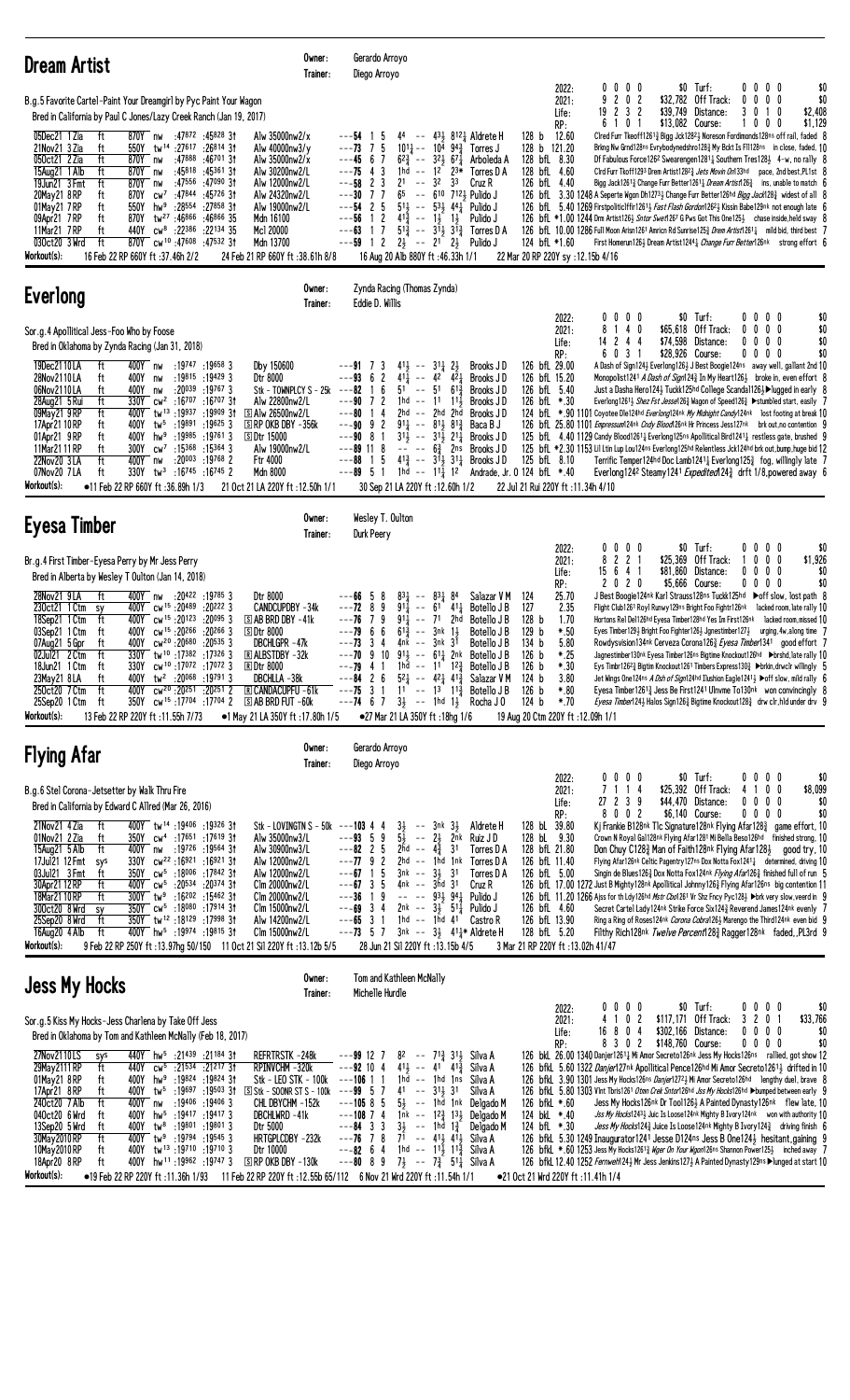| <b>Jessa Bit of Candy</b>                                                                                                                                                                                                                                                                                                                                                                                                                                                                                                                                                                                                                                                                                                                                                                                                                                                                                                                                                                                                 | Owner:<br>Trainer:                                                                                                                                                                                                                                                                     | Ed Melzer<br>Eddie D. Willis                                                                                                                                                                                                                                                                                                                                                                                                                                                                                                                                                                         |                                                                                                                                                                                                                                                                                                                                                                                                                                                                                         |                                                                                                                                                   |                                                                                                                                                                                                                                                                                                                                                                                                                                                                                                                                                                                                                                                                                                                                                                                                                                                                                                                                                                                                                                                                                                                                                                                                                                                                          |
|---------------------------------------------------------------------------------------------------------------------------------------------------------------------------------------------------------------------------------------------------------------------------------------------------------------------------------------------------------------------------------------------------------------------------------------------------------------------------------------------------------------------------------------------------------------------------------------------------------------------------------------------------------------------------------------------------------------------------------------------------------------------------------------------------------------------------------------------------------------------------------------------------------------------------------------------------------------------------------------------------------------------------|----------------------------------------------------------------------------------------------------------------------------------------------------------------------------------------------------------------------------------------------------------------------------------------|------------------------------------------------------------------------------------------------------------------------------------------------------------------------------------------------------------------------------------------------------------------------------------------------------------------------------------------------------------------------------------------------------------------------------------------------------------------------------------------------------------------------------------------------------------------------------------------------------|-----------------------------------------------------------------------------------------------------------------------------------------------------------------------------------------------------------------------------------------------------------------------------------------------------------------------------------------------------------------------------------------------------------------------------------------------------------------------------------------|---------------------------------------------------------------------------------------------------------------------------------------------------|--------------------------------------------------------------------------------------------------------------------------------------------------------------------------------------------------------------------------------------------------------------------------------------------------------------------------------------------------------------------------------------------------------------------------------------------------------------------------------------------------------------------------------------------------------------------------------------------------------------------------------------------------------------------------------------------------------------------------------------------------------------------------------------------------------------------------------------------------------------------------------------------------------------------------------------------------------------------------------------------------------------------------------------------------------------------------------------------------------------------------------------------------------------------------------------------------------------------------------------------------------------------------|
| Br.g.4 Jess Good Candy-Ity Bitty Rarity by Rare Form<br>Bred in Oklahoma by Reliance Ranches L1c (Mar 20, 2018)<br>350Y hw <sup>5</sup> :17850 :17570 3<br>300ct21 7Wrd<br>ft<br>19Sep21 6 Wrd<br>ft<br>350Y tw <sup>5</sup> :18007 :17904 31<br>28May 2112 RP<br>ft<br>440Y cw <sup>5</sup> :21782 :21782 35<br>tw <sup>13</sup> :20555:196863<br>400Y<br>09May21 4RP<br>ft<br>01Apr21 7RP<br>ft<br>$400Y$ hw <sup>8</sup><br>:20414 :19821 3<br>:17049<br>$:16903$ 3<br>12Mar21 6RP<br>330Y<br>tw <sup>8</sup><br>ft<br>$:20^{238}$<br>$:20003$ 2<br>ft<br>$400Y$ nw<br>22Nov20 5LA<br>01Nov20 8LA<br>$:20^{239}$ $:19^{650}$ 2<br>400Y<br>ft<br>nw<br>180ct2011LA<br>ft<br>:19923:197982<br>400Y<br>nw<br>ft<br>:22467 :21622 2<br>440Y cw <sup>6</sup><br>21 Aug 2015 Rui<br>Workout(s):<br>•11 Feb 22 RP 660Y ft:36.89h 1/3                                                                                                                                                                                          | <b>50tr 5000</b><br>Alw 14900nw2/L<br>Mdn 20600<br>Dtr 10000<br><b>SDtr 15000</b><br>Mdn 17100<br>Ftr 4000<br>GLDSTMILFU -1105k<br><b>Ftr 4000</b><br>Ftr 8000<br>26 Aug 21 Wrd 220Y ft: 11.82h 12/95                                                                                  | 51<br>---84 3<br>2<br>$\sim$ $\sim$<br>81<br>71<br>---66<br>9<br>9<br>$\sim$ $-$<br>$---85$ 2 2<br>$--$ 1hd<br>1hd<br>$7^{2}$ <sup>1</sup><br>$--$ 74 $\frac{1}{4}$ 75 $\frac{1}{4}$<br>$--53$<br>67<br>$42\frac{1}{2}$ -- $43\frac{1}{2}$<br>---70<br>94<br>$8\frac{1}{2}$ -- $7\frac{1}{2}$<br>3 <sub>5</sub><br>---65<br>6<br>$6\overline{2}$ <sub>4</sub> -- $5\overline{1}$ <sub>3</sub> $5\overline{1}$ <sub>3</sub><br>$---77.5$<br>$10 \t10^{2}$ $\frac{3}{4}$ $- \t10^{4} \t10^{4}$<br>$---818$<br>$---88666$<br>$41\frac{1}{4}$ -- 31<br>$---64$ 4 6<br>24 Feb 21 RP 220Y ft :11.66h 25/99 | 124 bfkL 8.80<br>4 $\frac{3}{4}$ 5 <sup>1</sup> $\frac{3}{4}$ Castro R<br>$3\frac{3}{4}$<br>Klaiber J<br>124 bfkL*1.50<br>1hd<br>Brooks JD<br>Brooks J D<br>$33\frac{3}{4}$<br>Klaiber J<br>$5\frac{3}{4}$<br>Brooks JD<br>125 bfL 4.70<br>Brooks JD<br>127 bfL 95.00<br>Smith C R<br>$3\frac{3}{4}$<br>Brooks JD<br>125 bfL 11.40<br>$5^{2}$ $\frac{1}{2}$ -- 54 5 <sup>6</sup> Brooks J D<br>124 bfL 8.00<br>●6 Oct 20 LA 220Y ft:12hg 1/15                                           | $0\ 0\ 0\ 0$<br>2022:<br>2021:<br>6<br>1 0 2<br>13 1 2 4<br>\$51,884<br>Life:<br>7122<br>RP:                                                      | \$0 Turf:<br>00<br>00<br>\$0<br>\$0<br>\$19,365 Off Track:<br>$0\quad 0$<br>0<br>0<br>Distance:<br>$0\quad 0$<br>\$0<br>0<br>0<br>\$0<br>\$27.398 Course:<br>0<br>$0\quad 0$<br>0<br>Mh Apollitical Spy1273 One Kool Dreamer1241 Cindydoesitagain124nk bid, hung 7<br>Party Fare1243 Wholotta129nk Jessa Bit of Candy12411 late rush 10<br>124 bfkL *2.00 1104 Jss Bit of Cndy124hd Kts Bowti1263 Ashleys Rocket Mn12413 held off rally foe 10<br>124 bfl 6.70 1098 Spotty Politics 1241 <sup>3</sup> Dine to Be Herol 24 <sup>3</sup> B Boujee 124nk Dawkward first strides 8<br>124 bfL 14.70 1096 B Cus Im Hro1241 <sup>1</sup> Kiss M Suzy1252 <sup>1</sup> Jss Bit of Cndy124ns > broke out, 2nd flight 9<br>125 bfL *1.50 1106 Wicked Sweet Z124nk Wholotta124ns Apolitica124nk >stumbled st, kept on 10<br>Fms Shnng Str126ns Bf Otfosd126hd Rson to Fly Mv1243 ▶bump st, drift past 1/8 8<br>Apiltcl Gold124nk Ant Sh Tmptng125} J Bst Boog124hd ▶off slw, veered out 1/8 10<br>J Bst Boog124½ Fmous Crt1 Jss127ns Jss Bt of Cndy1251 ▶ shifted out, bump start 8<br>Jettz124 <sup>2</sup> <i>a Hatchi Zulu</i> 126nk Inkognito1241 ▶bumped early, PL4th 9                                                                                                       |
| <b>Midday News</b>                                                                                                                                                                                                                                                                                                                                                                                                                                                                                                                                                                                                                                                                                                                                                                                                                                                                                                                                                                                                        | Owner:<br>Trainer:                                                                                                                                                                                                                                                                     | Michael W. Joiner                                                                                                                                                                                                                                                                                                                                                                                                                                                                                                                                                                                    | Linda Joiner, Pat Smith, Izora Southway, Holly King, and Kelly Allen                                                                                                                                                                                                                                                                                                                                                                                                                    |                                                                                                                                                   |                                                                                                                                                                                                                                                                                                                                                                                                                                                                                                                                                                                                                                                                                                                                                                                                                                                                                                                                                                                                                                                                                                                                                                                                                                                                          |
| Sor.g.6 Fdd Dynasty-Summer Love Song by Mr Jess Perry<br>Bred in Missouri by Jim Streelman or Bill Dale (Mar 28, 2016)<br>27Nov2110LS<br>140Y hw <sup>5</sup> :21527 :21184 31<br>sys<br>07Nov21 5 Zia<br>350Y hw <sup>6</sup> :17635 :17407 31<br>ft<br>160ct21 9LS<br>400Y tw <sup>8</sup> :19676 :19676 3t<br>ft<br>ft<br>05Sep21 7 Rui<br>440Y cw <sup>6</sup> :21350 :21350 31<br>ft<br>29May 2111 RP<br>440Y cw <sup>5</sup> :21611<br>:21217 31<br>01May 21 8 RP<br>ft<br>400Y<br>hw <sup>9</sup><br>:20263<br>:19824 3†<br>550Y hw <sup>27</sup> :28027<br>09Mar21 7RP<br>ft<br>:28027 31<br>$:26672$ 31<br>28Nov20 5LS<br>550Y tw <sup>5</sup><br>:26672<br>wfs<br>250ct20 9LS<br>ft<br>440Y cw <sup>8</sup><br>:21 <sup>682</sup> :21 <sup>433</sup> 31<br>:19800 :19778 3†<br>19Sep2010LS<br>ft<br>400Y cw <sup>6</sup><br>Workout(s):<br>15 Feb 22 RP 440Y ft: 23.68hg 1/1                                                                                                                                    | REFRTRSTK-248k<br>Stk - JAMESISAAC - 50k $--92$ 2 7<br>Alw 22400<br>Alw 28500cnd<br>RPINVCHM-320k<br>Stk - LEO STK - 100k $-$ --86 6 8<br>Stk - SLM Big Da - $50k$ ---88 6 6<br>Alw 28000<br>Stk - REFRTRSTK - 200k ---96 5 8<br>Ocl 25000nw2/x-N<br>6 Jan 22 Sun 330Y ft: 16.01b 2/5  | $7^{13}$ -- $6^{13}$ 6 <sup>2</sup><br>$---95$ 4 9<br>$---10124$<br>$3\overline{1}$<br>$--$ 2hd 11<br>$---93 \quad 3 \quad 4$<br>$2hd - - 1hd$ 1nk<br>$---89$ 4 5<br>$51\frac{1}{2}$ -- $51\frac{1}{4}$ $62\frac{1}{4}$<br>$7^{1\frac{5}{4}}$<br>$- - 63\frac{1}{4}$ 42 $\frac{3}{4}$<br>$11$ -- $11$ $1\frac{1}{2}$<br>$1\frac{1}{2}$<br>---102 1 5<br>$--$ 11<br>$--93$ 7 5<br>16 Aug 21 Rui 220Y ft: 12.56hg 5/8                                                                                                                                                                                  | Alvarez J A<br>$6\frac{1}{2}$ -- $2\frac{1}{2}$ 2 <sup>1</sup> $\frac{1}{4}$ Alvarez J A<br>128 bL *.80<br>Alvarez J A<br>Alvarez J A 128 bL *1.70<br>$1\frac{3}{7}$<br>Alvarez J A 128 bL 1.60<br>$4^{11}$ <sub>2</sub> -- 4 <sup>2</sup> 4 <sup>1</sup> <sub>2</sub> Alvarez J A 128 bl 38.90<br>11 -- 2hd 2hd Ramirez, Jr. R 128 bL *1.40                                                                                                                                            | $0\ 0\ 0\ 0$<br>2022:<br>7 3 1 0<br>\$81,076<br>2021:<br>22<br>6 4 5<br>\$302,837<br>Life:<br>3 1 0 0<br>RP:<br>5 Aug 21 Rui 220Y ft: 11.53h 5/22 | 0 <sub>0</sub><br>\$0 Turf:<br>$0\quad 0$<br>\$0<br>Off Track:<br>0 <sub>1</sub><br>\$99,903<br>41<br>\$46,242<br>Distance:<br>2200<br>\$35,696 Course:<br>0<br>\$29,622<br>0<br>11<br>126 bL 20.80 1381 Dnjer12611 Mi Amor Secreto126nk Jess My Hocks126ns >bumped st, needed more 12<br>Apollitical Papa12811 Midday News128nk Mitey Political1283 improved position, 7<br>126 bl *1.40 1215 Middy News1261 Jess Dshin Angel1241 Crd One Starter124 $\frac{1}{2}$ closed inside, clear 9<br><i>Midday News</i> 128nk Hes Back128hd Shockinglyfamous128 <sup>3</sup> ▶bump brk,edged away 6<br>Ramirez, Jr. R 126 bl. 37.40 1403 Danjer127 <sup>nk</sup> Apollitical Pence126 <sup>hd</sup> Mi Amor Secreto126 <sup>1</sup> 2 changed paths 10<br>Ramirez, Jr. R 126 bl. 6.90 1410 Jess My Hocks126ns Danjer12723 Mi Amor Secreto126hd crowded midway 8<br>Ramirez, Jr. R 126 bL *1.30 1396 Midday News126½ Why Buy the Cow126½ Viva Le Don1261½ won on own courage 12<br><i>Middy News</i> 128 $\frac{3}{4}$ <i>Mrcus Medilion</i> 1281 Jx Louisin Game128 $\frac{1}{2}$ powerful performance 11<br>Valiant Tiberias128hd Dexxter1281 Jordan Eagle1281 drifted out early 12<br>Five Bar Jewe/128hd Midday News1281 Dm La Jolla Cartel1281 <sub>2</sub> speed, caught 9 |
| <b>Midnight Bay Cartel</b>                                                                                                                                                                                                                                                                                                                                                                                                                                                                                                                                                                                                                                                                                                                                                                                                                                                                                                                                                                                                | Owner:<br>Trainer:                                                                                                                                                                                                                                                                     | Jose E. Gamez Jr. and David Vasquez<br>Jose E. Gamez                                                                                                                                                                                                                                                                                                                                                                                                                                                                                                                                                 |                                                                                                                                                                                                                                                                                                                                                                                                                                                                                         |                                                                                                                                                   |                                                                                                                                                                                                                                                                                                                                                                                                                                                                                                                                                                                                                                                                                                                                                                                                                                                                                                                                                                                                                                                                                                                                                                                                                                                                          |
| B.h.5 Jess Louisiana Blue-Midnight Cartel by Carters Cartel<br>Bred in Oklahoma by Flag Ranch Llc (Apr 05, 2017)<br>17Dec2110LS<br>ft<br>$300Y$ hw <sup>7</sup> :16 <sup>237</sup> :15376 31<br>04Dec21 9LS<br>hw <sup>4</sup> :18148:1766131<br>ft<br>350Y<br>ft<br>cw <sup>10</sup> :20 <sup>630</sup> :1989131<br>22May 2111 RP<br>400Y<br>06May 2112 RP<br>400Y<br>$tw^5$ :20372 :19937 31<br>ft<br>10Apr21 12 RP<br>ft<br>350Y<br>:17 <sup>598</sup> :17 <sup>598</sup> 31<br>nw<br>ft<br>hw <sup>15</sup> :20381:20186 31<br>16Apr20 8RP<br>400Y<br>330Y<br>19Mar20 11 RP<br>16 <sup>767</sup> 17 <sup>057</sup> 16 <sup>767</sup><br>gd<br>:16975 :16830 2<br>190ct19 6Wrd<br>ft<br>330Y nw<br>300Y cw <sup>9</sup> :15690 :15690 2<br>14Sep19 6 Wrd<br>ft<br>:16 <sup>092</sup> :15 <sup>883</sup> 2<br>16Jun19 10 Fmt<br>300Y nw<br>sys<br>Claimed by Gamez, Jr., Jose E. and Vasquez, David from Contreras Julio for \$5,000, Valdivia Samuel E. - Trainer<br>Workout(s):<br>22 Feb 22 RP 220Y ft: 12.46hg 7/21 | Alw 14960nw3/L<br>Alw 14960nw3/L<br>$S$ Stk - BYDMRSMEMH - 85k ---68<br>Alw 20000nw3/L<br>Alw 19000nw2/L<br>Clm 20000nw2/L<br>Alw 20000nw2/L<br>Alw 14200nw2/L<br>Mc1 10000<br>Mcl 5000-c<br>9 Oct 21 LS 220Y ft: 12.34bg 23/30                                                        | 9<br>10<br>$  \,$<br>---63<br>9<br>8<br>103<br>93<br>$\sim$ $\sim$<br>36<br>$6^{2}$<br>$-- 63\frac{3}{2} 64\frac{1}{2}$<br>$---713$<br>8<br>$6\frac{3}{4}$<br>$-- 62\frac{1}{4}$ 52 $\frac{1}{2}$<br>$---88$ 10 3<br>$4nk$ -- $3hd$ $1\frac{1}{2}$<br>$---71$ 8 10<br>$101 - -71\frac{3}{4}3\overline{1}$<br>---69<br>69<br>$---81$ 6 4<br>$3\frac{1}{2}$ -- $31$ 21<br>$---69$ 9 2<br>$  1\frac{1}{2}$ $1\frac{1}{2}$<br>$---41 2 6 ---$<br>15 Jul 21 Hou 220Y ft: 12.35bg 3/26                                                                                                                     | $92\frac{3}{7}$ Benn C J<br>Benn C J<br>Benn C J<br>Benn C J<br>Alvarez J A<br>$8^2$ -- $8^2\frac{1}{4}$ $8^{13}\frac{3}{4}$ Meraz, Jr R<br>Raudales R<br>125 bkL 12.00<br>124 bfL 4.10<br>Raudales R<br>$5\frac{5}{4}$ $5^{1}$ Vega J<br>127 bfL 5.60<br>21 Mar 21 RP 300Y ft: 15.83h 1/1                                                                                                                                                                                              | 2022:<br>$0\,0\,0$<br>2021:<br>5 1 0 0<br>\$16,763<br>11 2 1 1<br>Life:<br>6 1 0 1<br>RP:                                                         | $$0$ Turf:<br>$0\quad 0$<br>\$0<br>$0\quad 0$<br>Off Track:<br>$\mathbf{2}$<br>0 <sub>0</sub><br>\$491<br>0<br>\$26,662 Distance:<br>0000<br>\$0<br>\$0<br>\$18,603 Course:<br>$0\ 0\ 0\ 0$<br>1261 1251 Andrade, Jr. 0 126 fl. 24.30 1288 Lethal White Veil1243 Jess On the Run1241 Bustling126ns >broke awkwardly 12<br>128 bfl 15.80 1313 El Trtnr Jss124hd Ey WII Dcd124nk Jss fr th Cndy124hd Dbumped repeatedly, PL8th 11<br>129 bfL 12.20 1248 Otmn Crek Sntor126½ Hookd On Win126ns Uncurld Fist126½ ▶brk in air, lost chance 6<br>128 bfl. 3.80 1241 Sbm Aces Wild1263 Relentless Doll126nk Grcies Tuition126nk >cremated at start 10<br>129 bfl. 14.40 1262 Midnight By Crt11293 Is Supr Frek126ns First Lucy Lrk128ns best in driving finish 11<br>128 bkl 13.40 1159 Bo K J1261 Mighty B Ivory 124hd Midnight By Carte/128hd off slo, closed rapidly 10<br>129 bfkl. 28.60 1173 Inaugurator1251 Im Fearless127ns Relentless Jess128ns > brk sideways, bumped 10<br>Presidentil Embrce1241 Midnight By Crte1125nk Secret Crtel Ldy125hd no match 6<br>Midnight Bay Cartel124} Wagon Trails124nk Pyc Will Atac1261 all out 9<br>Mh Fish Tail1243 Fancee Lea125nk In the Beg Inning1243 no menace 10                                                            |
| 0 Donovan Rossa                                                                                                                                                                                                                                                                                                                                                                                                                                                                                                                                                                                                                                                                                                                                                                                                                                                                                                                                                                                                           | Owner:<br>Trainer:                                                                                                                                                                                                                                                                     | J. Garvan Kelly and J. Lloyd Yother<br>Dee Keener                                                                                                                                                                                                                                                                                                                                                                                                                                                                                                                                                    |                                                                                                                                                                                                                                                                                                                                                                                                                                                                                         |                                                                                                                                                   |                                                                                                                                                                                                                                                                                                                                                                                                                                                                                                                                                                                                                                                                                                                                                                                                                                                                                                                                                                                                                                                                                                                                                                                                                                                                          |
| Ch.g.4 Apollitical Jess-Shanachee by Country Chicks Man<br>Bred in Oklahoma by J Garvan Kelly (Jan 29, 2018)<br>30Jan22 8LA<br>400Y nw<br>:19903 :19795 41<br>ft<br>19Dec2110LA<br>ft<br>$:20^{014}$ :19658 3<br>400Y nw<br>28Nov21 8LA<br>:19826 :19826 3<br>ft<br>400Y<br>nw<br>:20134 :19870 3<br>ft<br>160ct2110LA<br>400Y nw<br>330Y<br>:16925 :16862 31<br>19Sep21 8LA<br>ft<br>nw<br>22Aug21 8 Rui<br>440Y<br>$\mathsf{cw}^6$<br>:21704<br>$:21^{138}3$<br>ft<br>11Jul21 11 Rui<br>440Y tw <sup>5</sup><br>:21940<br>:211303<br>sys<br>350Y cw <sup>10</sup> :17796 :17761 3<br>22May21 9RP<br>ft<br>02May 21 3 RP<br>ft<br>hw <sup>10</sup> :18 <sup>007</sup> :179313<br>350Y<br>ft<br>:20382 :19806 3<br>07Mar21 8LA<br>400Y nw<br>Workout(s):<br>20 Feb 22 RP 250Y ft: 13.50h 1/1                                                                                                                                                                                                                              | Tr1 8000<br>Dby 150600<br>Dtr 8000<br>Dtr 8000<br>Alw 14500nw3/L<br>Dtr 8000<br>Dtr 8000<br>$\overline{S}$ Stk - JCK BRKS S - 57 $k$<br>Alw 20000nw3/L<br>Dtr 6000<br>30 Jul 21 Rui 220Y ft : 12.64h 41/54                                                                             | $72\frac{1}{2}$ -- $51\frac{1}{2}$ $3\frac{3}{4}$<br>---90 75<br>$6^{1\bar{1}}$ -- $7^{1\bar{1}}$ $9^{2\bar{3}}$<br>---80<br>44<br>$\frac{53}{4}$<br>52<br>$---93$ 8 4<br>-- 3hd 1nk<br>$---83$ 6 5<br>$---89$ 3 5<br>$5\frac{3}{4}$<br>$- - 3\frac{3}{4}$ 2 <sup>1</sup> / <sub>2</sub><br>$7^2$ <sub>4</sub> -- $6^3$ <sub>4</sub> $5^4$ <sub>4</sub><br>$--8149$<br>$---66$ 8 8<br>93<br>$-$ 94 $\frac{1}{4}$ 75 $\frac{3}{4}$<br>$8\frac{1}{2}$ -- 4nk 3nk<br>$---82$ 6 5<br>---73<br>$\mathbf{2}$<br>$6nk$ -- $3hd$ $2\frac{1}{2}$<br>$\overline{1}$<br>$---73 \quad 5 \quad 7$                 | 124 bL 1.80<br>Herrera D A<br>124 bL 23.60<br>Herrera D A<br>124 bL 31.40<br>Herrera D A<br>124 hL 12.50<br>$-$ 5 <sup>2</sup> $\frac{3}{4}$ 5 <sup>1</sup> $\frac{3}{4}$ Herrera D A<br>122 hL 5.80<br>Herrera D A<br>Pulido J<br>126 L 63.90<br>126 hL 11.10<br>Pulido J<br>125 hfL 20.70<br>Torres D A<br>Torres D A<br>125 hfL 6.00<br>$43\frac{3}{4}$ -- 34 $3\frac{3}{2}$ Valenzuela R A 126 hfl. 9.90<br>21 Jun 21 Rui 220Y ft: 12.22hg 23/35 8 Apr 21 RP 220Y ft: 11.97hg 14/52 | 001<br>2022:<br>1<br>$10$ 1 2 2<br>2021:<br>19 3 4 3<br>Life:<br>RP:<br>4011                                                                      | \$1,000 Turf:<br>0 <sub>0</sub><br>$0\quad 0$<br>\$0<br>\$24,253 Off Track:<br>1 <sub>0</sub><br>\$30,710<br>3<br>0<br>\$68,554 Distance:<br>$0\ 0\ 0$<br>0<br>\$0<br>\$0<br>\$12,803 Course:<br>0000<br>L Estrll Crn124½ Gtt Coron Jss126hd 0 Donovn Ross124½ ▶sluggish,rlly,miss 2nd 7<br>A Dash of Sign124½ Everlong126½ J Best Boogie124ns ▶bump st, lost path mid 10<br>O Dnovn Ross124nk Apolitcl Hro126} Contng th Wys125} ▶bmp st,rally, best late 9<br>Rite On Time126½ Karl Strauss126nk Squid Word124nk ▶bmp 2x early, alter 1/8 7<br>Sc Divs Crtel Man126} 0 Donovan Rossa122ns Tuckk125} >bmp hind st,rlly,up 2d 10<br>Empressum1263 Tall Timbers1263 B Cause Im a Hero1263 ▶ step slow start 9<br>Shott Gun1261 <sup>1</sup> / <sub>2</sub> Troubleshooting 126 <sup>1</sup> / <sub>2</sub> Grda Da Cash126 <sup>1</sup> / <sub>4</sub> $\blacktriangleright$ light bump early, alter 9<br>981 Bpmysthrndynsty124hd Jss God Engh124hd 0 Dnovn Ross125hd always close up 9<br>$976$ Jess Good Enough 1243 0 Donovn Ross 1253 Coronda Queen 124 $\frac{3}{4}$ solid try inside 8<br>Constituent1241 } Grda Da Cash124 2 0 Donovan Rossa126hd ▶ pushd in st, lug1/8 9                                                                                         |
| <b>Shockinglyfamous</b>                                                                                                                                                                                                                                                                                                                                                                                                                                                                                                                                                                                                                                                                                                                                                                                                                                                                                                                                                                                                   | Owner:<br>Trainer:                                                                                                                                                                                                                                                                     | Stone Chase Stables LLC and Kasey Willis<br>Kasey Willis                                                                                                                                                                                                                                                                                                                                                                                                                                                                                                                                             |                                                                                                                                                                                                                                                                                                                                                                                                                                                                                         |                                                                                                                                                   |                                                                                                                                                                                                                                                                                                                                                                                                                                                                                                                                                                                                                                                                                                                                                                                                                                                                                                                                                                                                                                                                                                                                                                                                                                                                          |
| B.h.6 One Famous Eagle-Shocktime by Langfuhr<br>Bred in Texas by Clarence Scharbauer III (Feb 20, 2016)<br>440Y cw <sup>6</sup> :21397 :21350 31<br>05Sep21 7 Rui<br>ft<br>440Y hw <sup>12</sup> :21634 :20933 31<br>14Aug21 9 Alb<br>ft<br>31May21 9 Rui<br>350Y cw <sup>2</sup> :18122 :17582 31<br>sys<br>30Apr21 10 RP<br>550Y cw <sup>6</sup> :27092 :27092 31<br>ft<br>440Y tw <sup>12</sup> :21736:2126031<br>27Mar21 11 RP<br>ft<br>09Mar21 7RP<br>hw <sup>27</sup> :28477:2802731<br>ft<br>550Y<br>02Aug20 9 Rui<br>ft<br>hw <sup>11</sup> :19922 :19784 31<br>400Y<br>12Jul20 10 Rui<br>440Y cw <sup>8</sup> :21702 :21702 31<br>ft<br>30May 2011 RP<br>ft<br>440Y cw <sup>9</sup> :21468 :21207 31<br>400Y hw <sup>8</sup> :19959 :19448 31<br>02May20 9RP<br>ft<br>Workout(s):<br>19 Feb 22 RP 660Y ft:36.22h 1/1                                                                                                                                                                                             | Alw 28500cnd<br>Stk - CMCHLALB - 74k ---86 2 5<br>Stk - JNANDRNMEM - $25k$ ---71 3 6<br>Ocl 20000nw1/6m-N<br>Stk - CMCHLRP - 66k<br>Stk - SLM Big Da - $50k$ ---73 4 2<br>MRJETMOHDS-40k<br>CMCHLRIL-15k<br>RPINVITCHM-210k<br>Stk - LEO STK - 68k<br>1 Feb 22 RP 220Y ft: 12.31b 7/30 | $41\frac{1}{4}$ -- $4\frac{3}{4}$<br>$--91$ 1 5<br>$41\frac{3}{4}$ -- $42$ $54\frac{3}{4}$<br>$62\frac{1}{4}$ -- $62\frac{3}{4}$ $63\frac{3}{4}$<br>$---94$ 7 1<br>1hd -- 11 11 <sup>1</sup> / <sub>1</sub><br>$73\frac{1}{2}$ -- $73$ $73$<br>$---84$ 8 1<br>$21^{-}$ -- $41\frac{1}{4}$ $52\frac{3}{4}$<br>$---95$ 6 4<br>3 <sup>1</sup><br>$--$ 31 $3\frac{3}{4}$<br>2 <sup>1</sup><br>---89<br>51<br>-- 2hd<br>$7\frac{1}{2}$ -- $7^{1}\frac{1}{2}$ 6 <sup>1</sup> $\frac{1}{2}$ Silva A<br>$--94$ 2 5<br>$---7568$<br>$9\frac{3}{4}$ -- 10 <sup>3</sup> 10 <sup>3</sup> Silva A                 | 3nk Brooks JD<br>128 bL 10.40<br>Brooks JD<br>128 bfL 21.40<br>Dominguez S G 128 bL 1.50<br>Brooks JD<br>Baca B J<br>Brooks JD<br>128 bfL 11.00<br>Brooks J D<br>11<br>Brooks JD<br>128 bfL *.70<br>●29 Jul 21 Rui 220Y gd: 10.98h 1/11 ●8 Jul 21 Rui 220Y ft: 11.08h 1/20                                                                                                                                                                                                              | $0\ 0\ 0\ 0$<br>2022:<br>6 1 0 1<br>2021:<br>25 6 2 3<br>Life:<br>8 2 0 1<br>RP:                                                                  | \$0 Turf:<br>$0\,0\,0\,0$<br>\$0<br>\$21,065 Off Track:<br>4 1 1<br>\$8,452<br>\$179,704 Distance:<br>\$41,265<br>3200<br>\$45,154 Course:<br>3 2 0 0<br>\$41,265<br><i>Midday News</i> 128nk Hes Back128hd Shockinglyfamous128 <sup>3</sup> brk in, solid finish 6<br>Perrys Double Down1281 Tlc Signature1283 Kj Frankie B12821 winner too tuff, 9<br>Cers Final Try1283 Mitey Political128 <sup>nk</sup> Be Quiet128 <sup>1</sup> 1 ► > Stumbled start 6<br>126 bfL $*$ .90 1253 Shocknglyfmous1261 <sub>4</sub> Docs Rvr Spirit1271 <sub>4</sub> Jss Vmoos131 <sub>4</sub> bored in all the way 7<br>126 bfl 22.90 1232 Vlint Tiberis126hd Mi Amor Secreto1261 <sub>4</sub> Uncle Eds Ide126 <sub>2</sub> quick start no avail 8<br>126 bfl. 3.70 1299 Middy News126} Why Buy the Cow126} Viv Le Don1261} early speed, outkicked 12<br>Vlint Tibris1283 Sc Mony Mkr128nk Shockinglyfmous128hd good try, missed 2nd 10<br>Shocknglyfmous1281 Snor Frogs1261 <sub>4</sub> Prt Covs Hro128nk ▶bmpd brk, drove clear 10<br>126 bl 27.40 1261 Dexxter1263 Mi Amor Secreto128ns Apollitical Pence126hd improved over last 12<br>126 bL 8.70 1251 Dexxter126} Apocalyptical Jess126} Valiant Tiberias126hd ▶brk in, bolted to rail 12                                       |